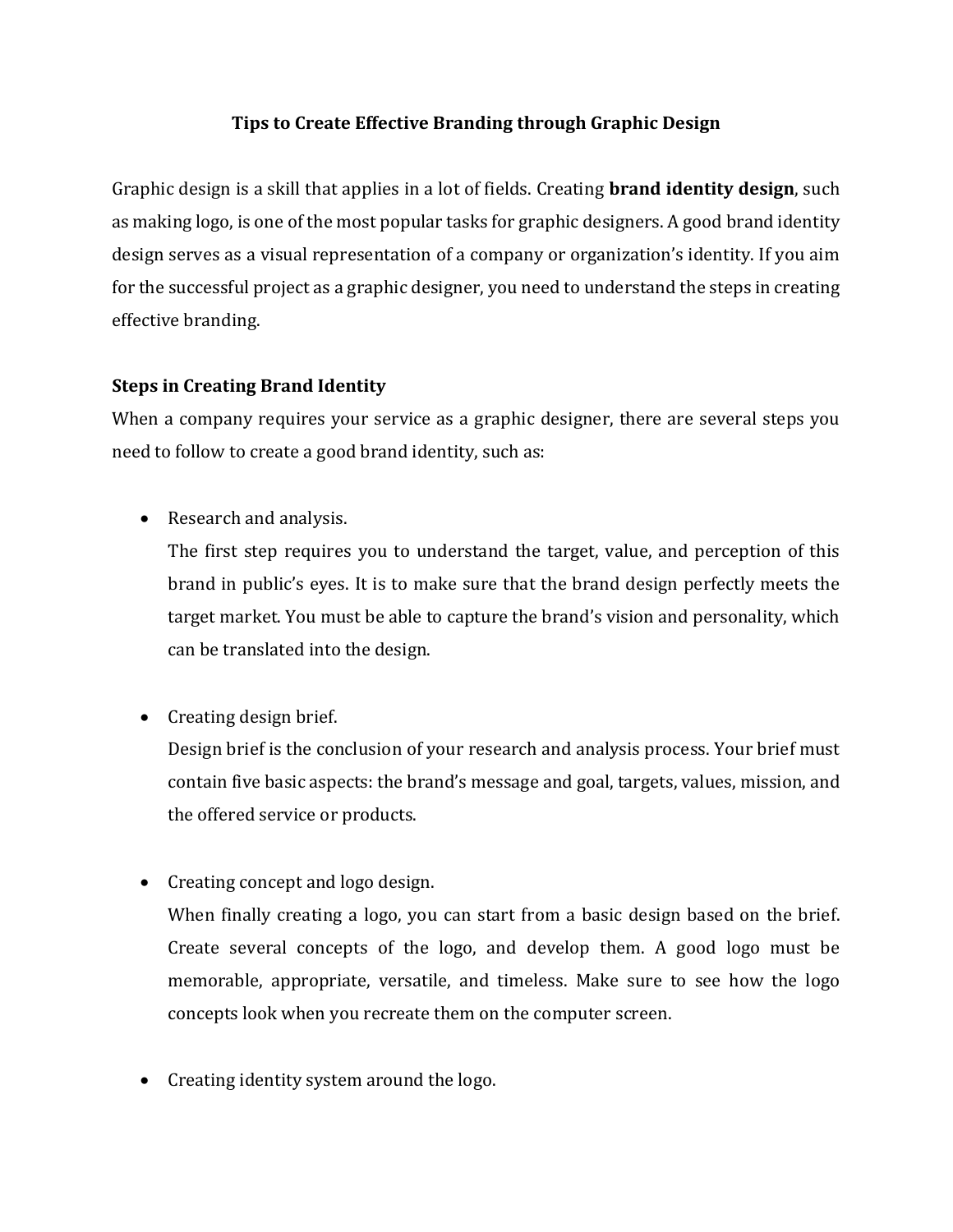Once you get the right logo, you can start creating identity system around it. It means making tagline, product packaging, uniform design, and other various visual aspects based on the logo. Even with variations, this identity system needs to be consistent with the logo.

• Creating a guideline for logo usage.

A business may need to use the logo in various ways. To keep the message consistent, you need to create a guideline for the logo usage. This guideline includes the fonts, color schemes, layout, and different looks based on logo usage and placement.

• Monitoring and reviewing.

A good business never forgets to review the marketing concept based on the shifts of trends and target markets. It means reviewing the brand concept to keep the product fresh and up-to-date. In this case, a company or organization may need to revamp its brand, including changing the logo and other brand identity aspects.

These steps are necessary for graphic designers interested in working with companies.

## **Tips to Create Memorable Logo**

The logo may be one of the aspects of branding, but it is the most memorable aspect of business, company, or organization. If you are asked to mention the most popular products or companies, you are likely to remember their logos, alongside with their names. Just think of companies like Apple, McDonald's, and Twitter.

How do you create an effective, memorable logo? Here are some tips to consider:

• Know the company better.

As explained in the previous part, you need to understand the mission, goal, and other identity aspects the company has. It is important to create a physical representation of that identity in the form of a logo.